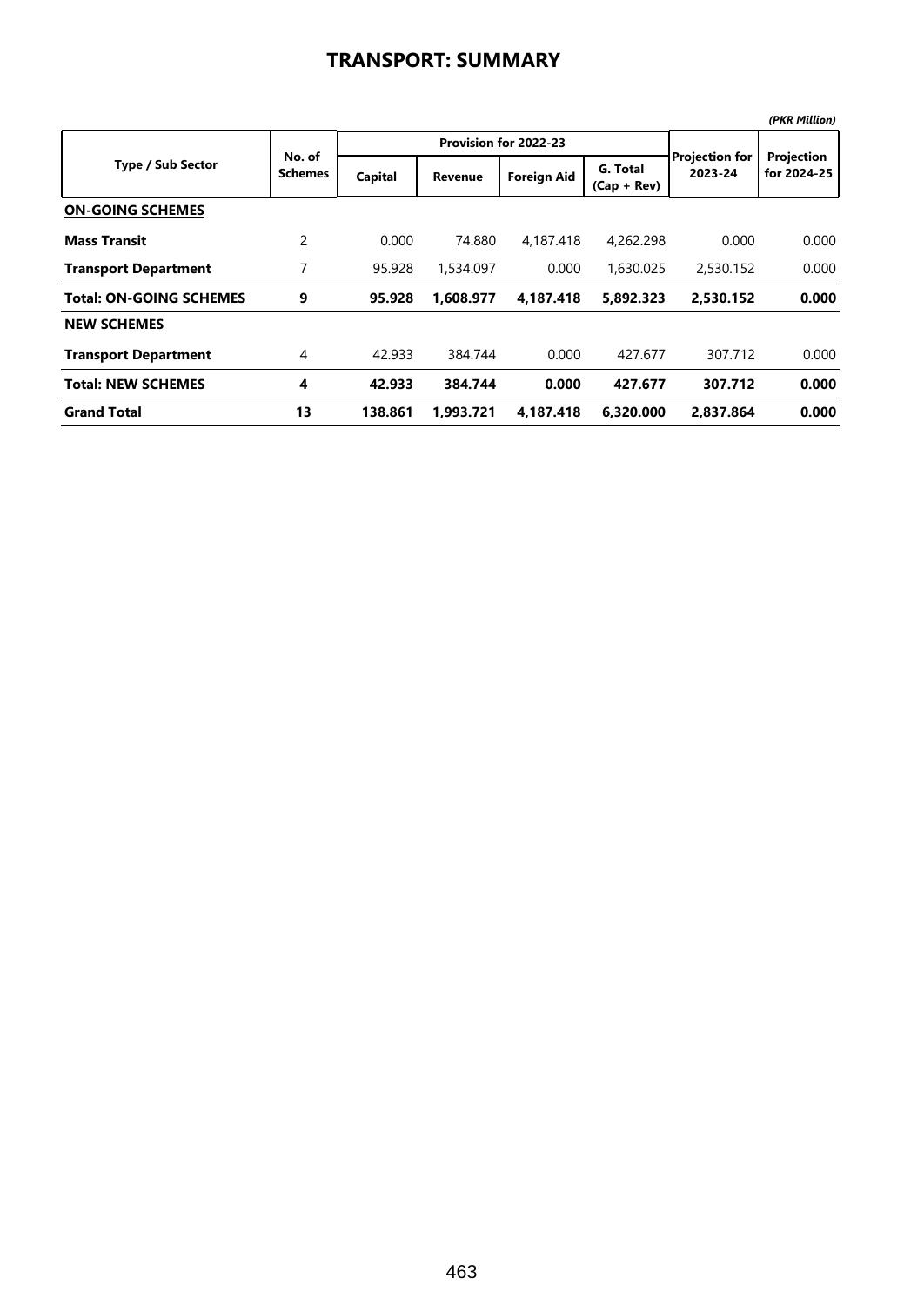## **Transport**

|              |                                                                                                                                                              |             |                           |                       |                    |                               |                         |         | (PKR Million)                      |
|--------------|--------------------------------------------------------------------------------------------------------------------------------------------------------------|-------------|---------------------------|-----------------------|--------------------|-------------------------------|-------------------------|---------|------------------------------------|
| GS           | <b>Scheme Information</b>                                                                                                                                    |             | Accum.                    | Provision for 2022-23 |                    |                               | <b>MTDF Projections</b> |         | Throw fwd                          |
| No           | Scheme ID / Approval Date / Location                                                                                                                         | Est. Cost   | Exp.<br>June, 22          | Cap.                  | Rev.               | <b>G.Total</b><br>(Cap.+Rev.) | 2023-24                 | 2024-25 | <b>Beyond</b><br><b>June, 2025</b> |
| $\mathbf{1}$ | $\mathbf{2}$                                                                                                                                                 | 3           | 4                         | 5                     | 6                  | $\overline{7}$                | 8                       | 9       | 10                                 |
|              | <b>ON-GOING SCHEMES</b>                                                                                                                                      |             |                           |                       |                    |                               |                         |         |                                    |
|              | <b>Mass Transit</b>                                                                                                                                          |             |                           |                       |                    |                               |                         |         |                                    |
| 4690         | Lahore Orange Line Metro Train Project<br>(Foreign Funded)                                                                                                   |             | 165,225.882 159,703.150   | 0.000                 | 4,187.418          | 4,187.418                     | 0.000                   | 0.000   | 0.000                              |
|              | 01191400622 / 13-05-2015 / Lahore                                                                                                                            |             | Local:<br>Foreign:        | 0.000<br>0.000        | 0.000<br>4,187.418 | 0.000<br>4,187.418            |                         |         |                                    |
| 4691         | <b>Clearance of Liabilities for Construction</b><br>of Multan Metro Bus Project<br>01241500855 / 01-07-2015 / Multan                                         | 28,881.810  | 28,806.930                | 0.000                 | 74.880             | 74.880                        | 0.000                   | 0.000   | 0.000                              |
|              | <b>Total: Mass Transit</b>                                                                                                                                   |             | 194, 107.692 188, 510.080 | 0.000                 | 4,262.298          | 4,262.298                     | 0.000                   | 0.000   | 0.000                              |
|              | <b>Transport Department</b>                                                                                                                                  |             |                           |                       |                    |                               |                         |         |                                    |
| 4692         | <b>Construction of 200 Bus Stop Shelters</b><br>Including Bus Information and<br>Scheduling System in Lahore.<br>01192000563 / 01-09-2021 / Lahore           | 498.000     | 208.000                   | 0.000                 | 290.000            | 290.000                       | 0.000                   | 0.000   | 0.000                              |
| 4693         | Rehabilitation/Renovation including<br><b>Provision of Basic Facilities Work</b><br>Station in Transport House.<br>01192000578 / 30-07-2021 / Lahore         | 25.000      | 10.000                    | 15.000                | 0.000              | 15.000                        | 0.000                   | 0.000   | 0.000                              |
| 4694         | <b>Centralized Automated Fare Collection</b><br>and Bus Scheduling System (AFC-BSS)<br>01192100343 / 30-07-2021 / Lahore                                     | 312.000     | 0.000                     | 0.000                 | 312.000            | 312.000                       | 0.000                   | 0.000   | 0.000                              |
| 4695         | Establishment including Civil Works of<br>09 Permanent Weigh Stations under<br>Axle Load Management Regime in<br>Punjab<br>01381501655 / 13-05-2016 / Punjab | 766.390     | 685.462                   | 80.928                | 0.000              | 80.928                        | 0.000                   | 0.000   | 0.000                              |
| 4696         | <b>Third Party Services for Vehicle</b><br><b>Inspection and Certification System</b><br>01371601967 / 15-08-2017 / Punjab                                   | 102.260     | 0.000                     | 0.000                 | 10.000             | 10.000                        | 0.000                   | 0.000   | 0.000                              |
| 4697         | Land Acquisition for Vehicle Inspection<br>& Certification System<br>01371501676 / 02-07-2019 / Punjab                                                       | 293 449     | 221.350                   | 0.000                 | 72.099             | 72.099                        | 0.000                   | 0.000   | 0.000                              |
| 4698         | Procurement of 200 Eco Friendly Urban<br>Buses for Major Cities of Punjab (DLI-6<br>Punjab Green Development Program)<br>01192100014 / 03-12-2021 / Punjab   | 3,400.000   | 20.000                    | 0.000                 | 849.998            | 849.998                       | 2,530.152               | 0.000   | 0.000                              |
|              | <b>Total: Transport Department</b>                                                                                                                           | 5,397.099   | 1,144.812                 | 95.928                | 1,534.097          | 1.630.025                     | 2,530.152               | 0.000   | 0.000                              |
|              | <b>Total: ON-GOING SCHEMES</b>                                                                                                                               | 199,504.791 | 189,654.892               | 95.928                | 5,796.395          | 5.892.323                     | 2,530.152               | 0.000   | 0.000                              |
|              | <b>NEW SCHEMES</b>                                                                                                                                           |             |                           |                       |                    |                               |                         |         |                                    |
|              | <b>Transport Department</b>                                                                                                                                  |             |                           |                       |                    |                               |                         |         |                                    |
| 4699         | <b>Construction / Establishment of Sub-</b><br>Office of Punjab Transport Company at<br>Rawalpindi<br>01292201394 / Un-Approved /<br>Rawalpindi              | 71.100      | 0.000                     | 42.933                | 0.000              | 42.933                        | 28.067                  | 0.000   | 0.000                              |
| 4700         | <b>Punjab Digital Transport Governance</b><br>01192200372 / Un-Approved / Lahore                                                                             | 149.389     | 0.000                     | 0.000                 | 84.744             | 84.744                        | 64.645                  | 0.000   | 0.000                              |
| 4701         | <b>Consultancy Studies for Induction of</b><br><b>Eco-Friendly Buses in Cities of Punjab</b><br>01382200356 / Un-Approved / Punjab                           | 50.000      | 0.000                     | 0.000                 | 50.000             | 50.000                        | 0.000                   | 0.000   | 0.000                              |